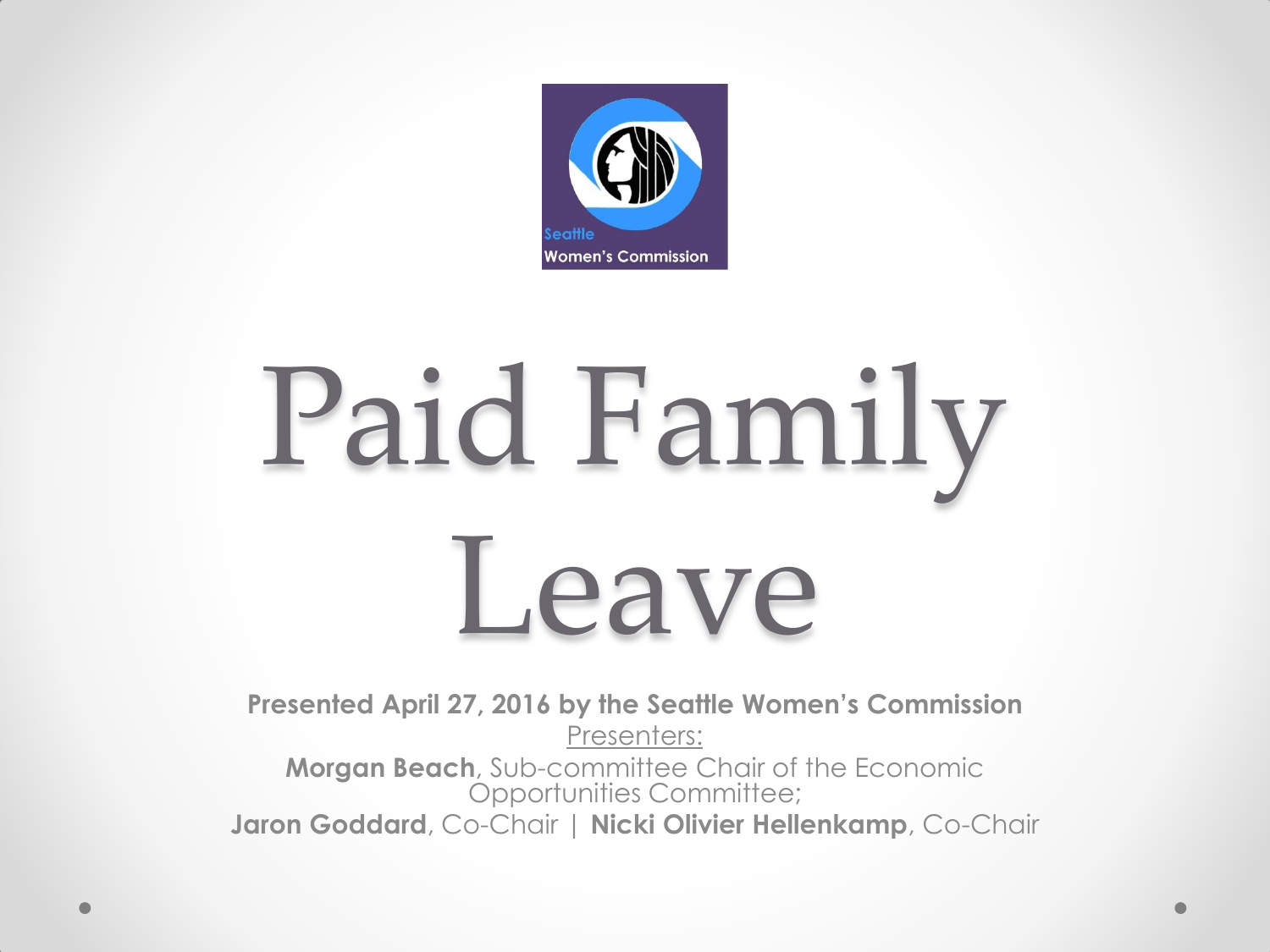#### Seattle Women's Commission: Who We Are

- 21 Commissioners appointed by the Mayor, City Council and the Commission
- Our Commissioners represent widely varied backgrounds:
	- o Professions including small business owners, non-profit workers, engineers, attorneys, public and union employees, child care workers, medical professionals, and educators
	- o Ethnic and racial minorities
	- o Immigrants
	- o Formerly incarcerated
	- o People who have received public assistance
	- Women who identify as LGBTQ
	- o And more
- Our expertise is not only in policy but bringing our experiences to inform the policies we recommend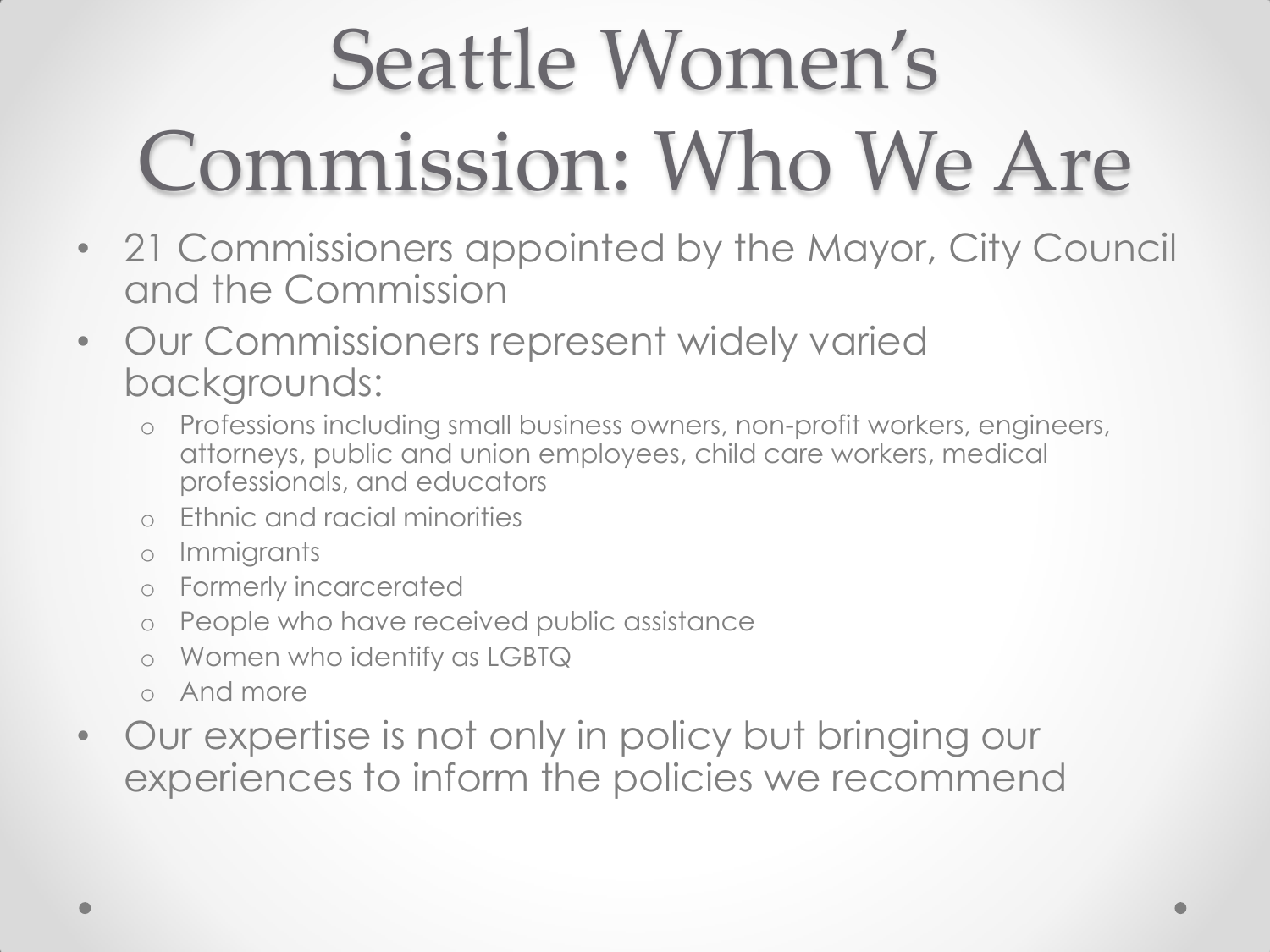# Paid Family Leave is Our Top Policy Priority

- Our Workplan is developed every Fall, and it is subdivided evenly across our four sub-committees.
- In 2015, we chose to specifically highlight and elevate paid family leave as our number one policy priority for two years (2015-2017).

Our goal is to advocate for and see the passage of universal paid family leave in Seattle by **2017**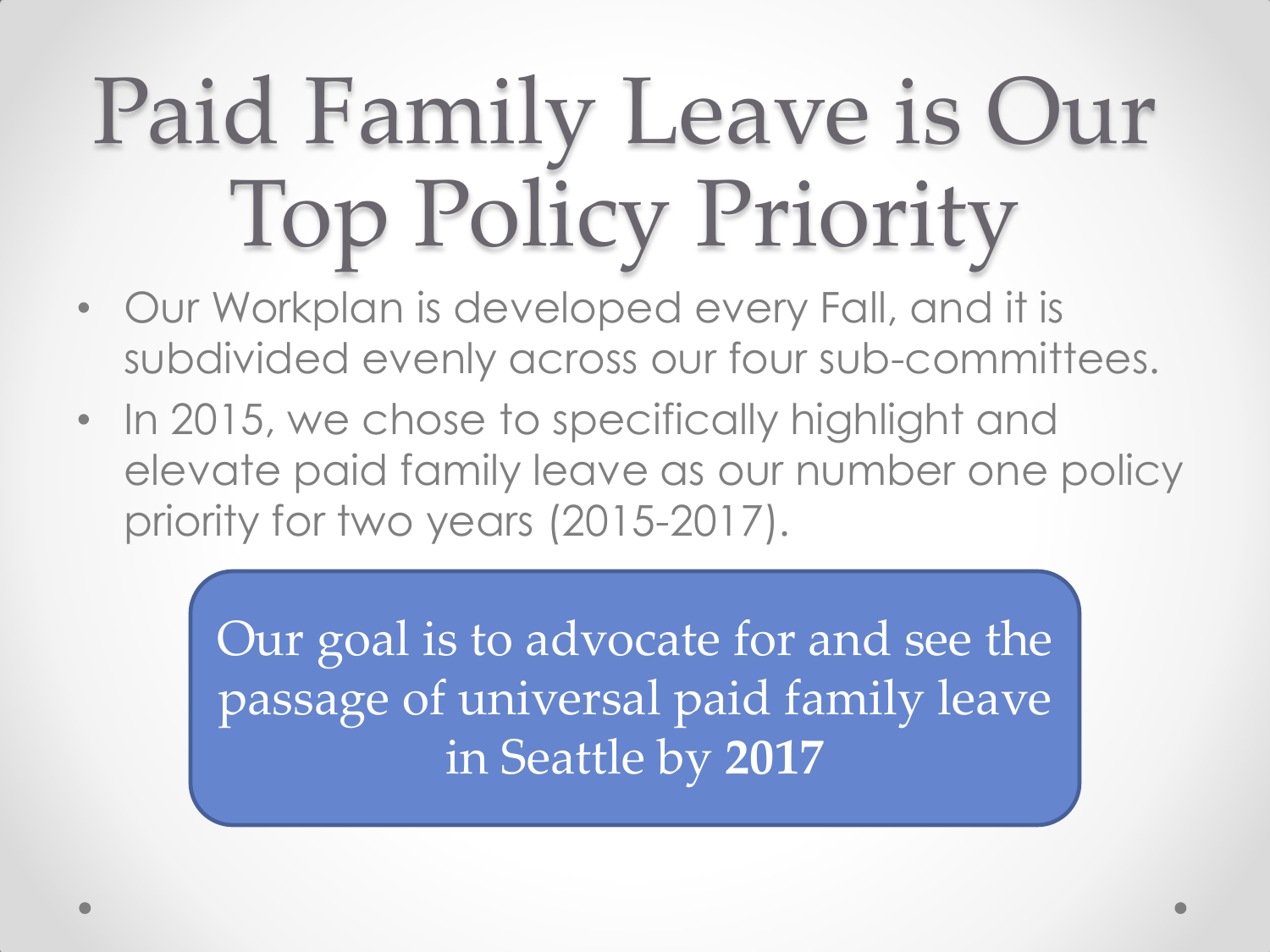## Why Paid Family Leave?

#### Strong, significant, and measurable impacts:

#### o **Increase women's workforce participation and lifetime earnings:**

- Women still have not reached full-time workforce parity with men. Among voluntary part-time workers, women are much more likely than men to report that they work part-time because of child care problems or because of other personal or family obligations.<sup>1</sup>
- Paid maternity leave increases worker retention and reduces turnover, saving businesses significant costs associated with replacing employees. <sup>2</sup>
- o **Decrease infant mortality and improve childhood developmental outcomes:**
	- Maternity leave improves child health outcomes, including increased birthweight, decreased premature births, and decreased infant mortality. Paid leave encourages men to take paternity leave and serve as caregivers, which has a number of positive effects for families and children.<sup>2</sup>

1: *The Status of Women in Washington,* Institute for Women's Policy Research & Women's Funding Alliance. February 2015.

2: *Paid Family and Medical Leave Factsheet,* US Department of Labor. Accessed April 2016. http://www.dol.gov/wb/PaidLeave/PaidLeave.htm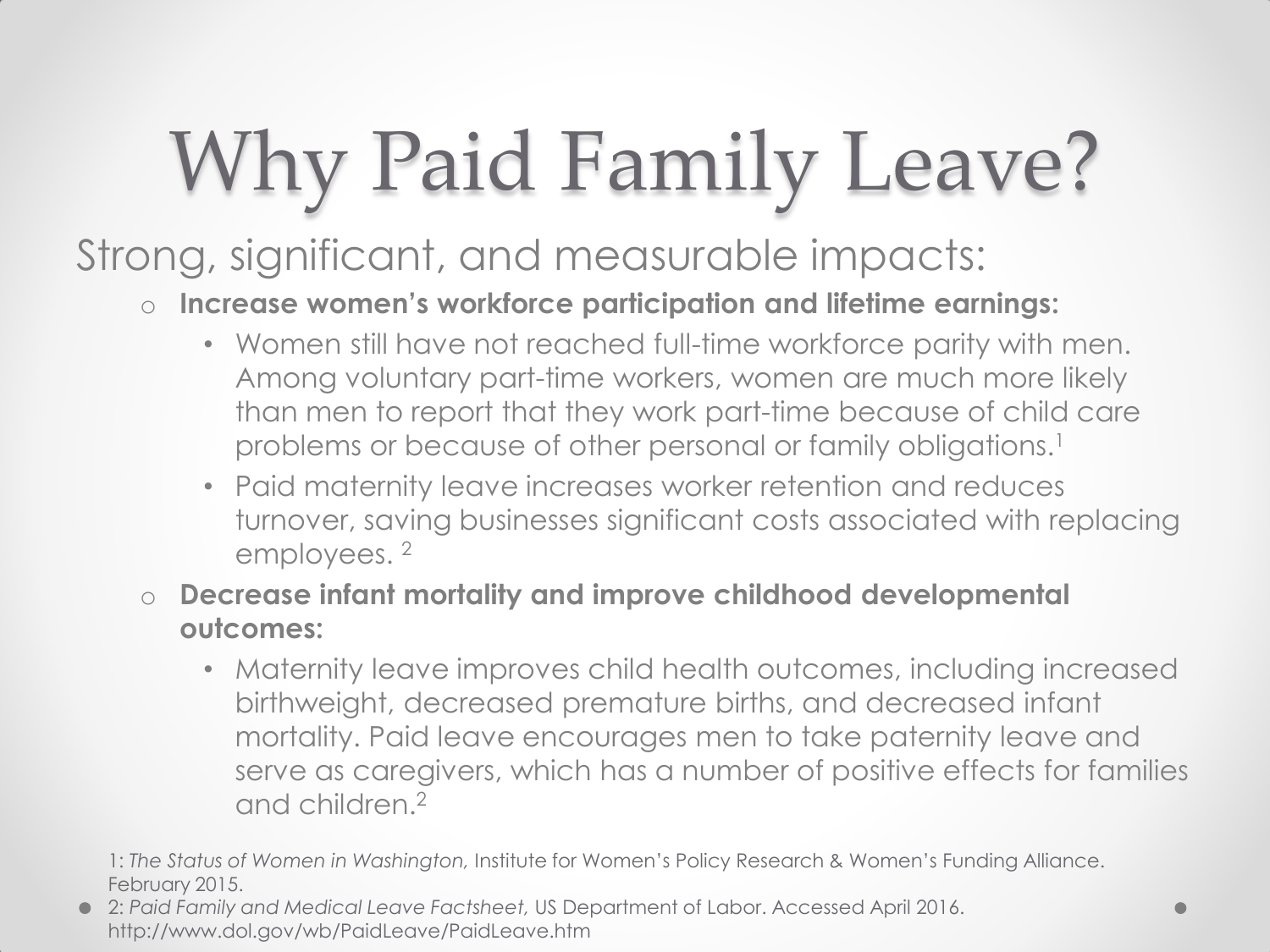### Why Paid Family Leave?

The outcomes of Paid Family Leave affect all areas of the Women's Commission's work:

- o **Economic & Educational Opportunities**
	- Fuller participation in the workforce
	- Narrowing the wage gap
- o **Community Health & Wellness**
	- Maternal and infant health outcomes improve and hospital and medical costs are reduced
- o **Violence Prevention & Justice**
	- Decreased occurrences reported of domestic violence
- o **Equitable Development**
	- More stability for housing and decreased homelessness associated with costs of introducing an infant into the home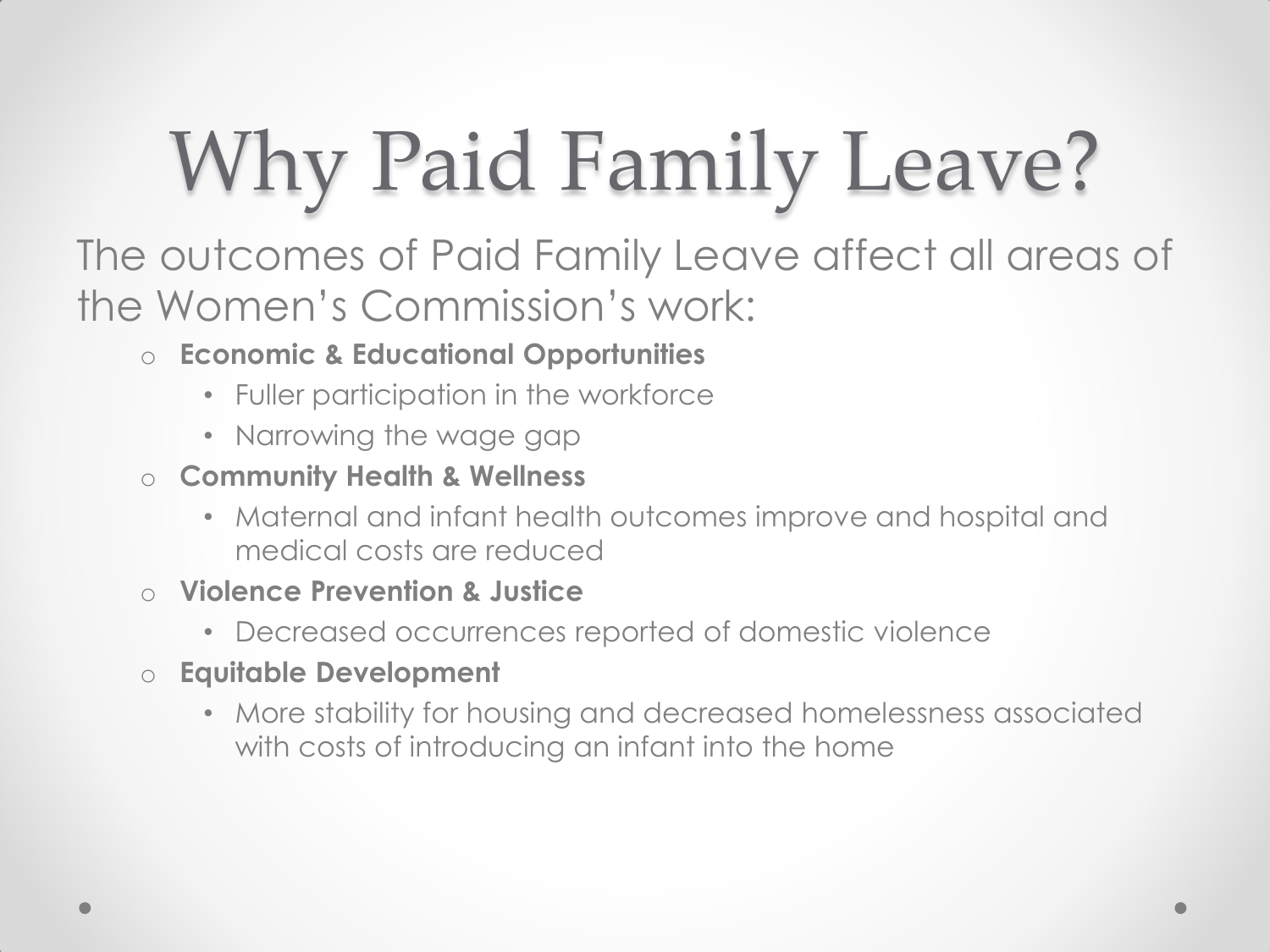### Why Paid Family Leave?

We have heard a consistent message from women all across Seattle:

- o **Workers of all genders support access to paid family leave** as a universal benefit
- o **Small business owners want a mechanism that allows them to provide** this benefit



Wednesday, April 1, 2015

Labor of love: pushing for progress with family leave





#### ADA'S PARENTAL LEAVE POLICY

Posted on August 19, 2015 under Entrepreneur, Work/Life

S YOU MOST LIKELY KNOW, THE US SUCKS AT PARENTAL LEAVE POLICIES. WE ARE by far the worst at providing paid leave compared to other developed countries. Things are starting to change, or at least people are starting to notice, but not at a pace that works for us at Ada's. Check out this interesting video from the US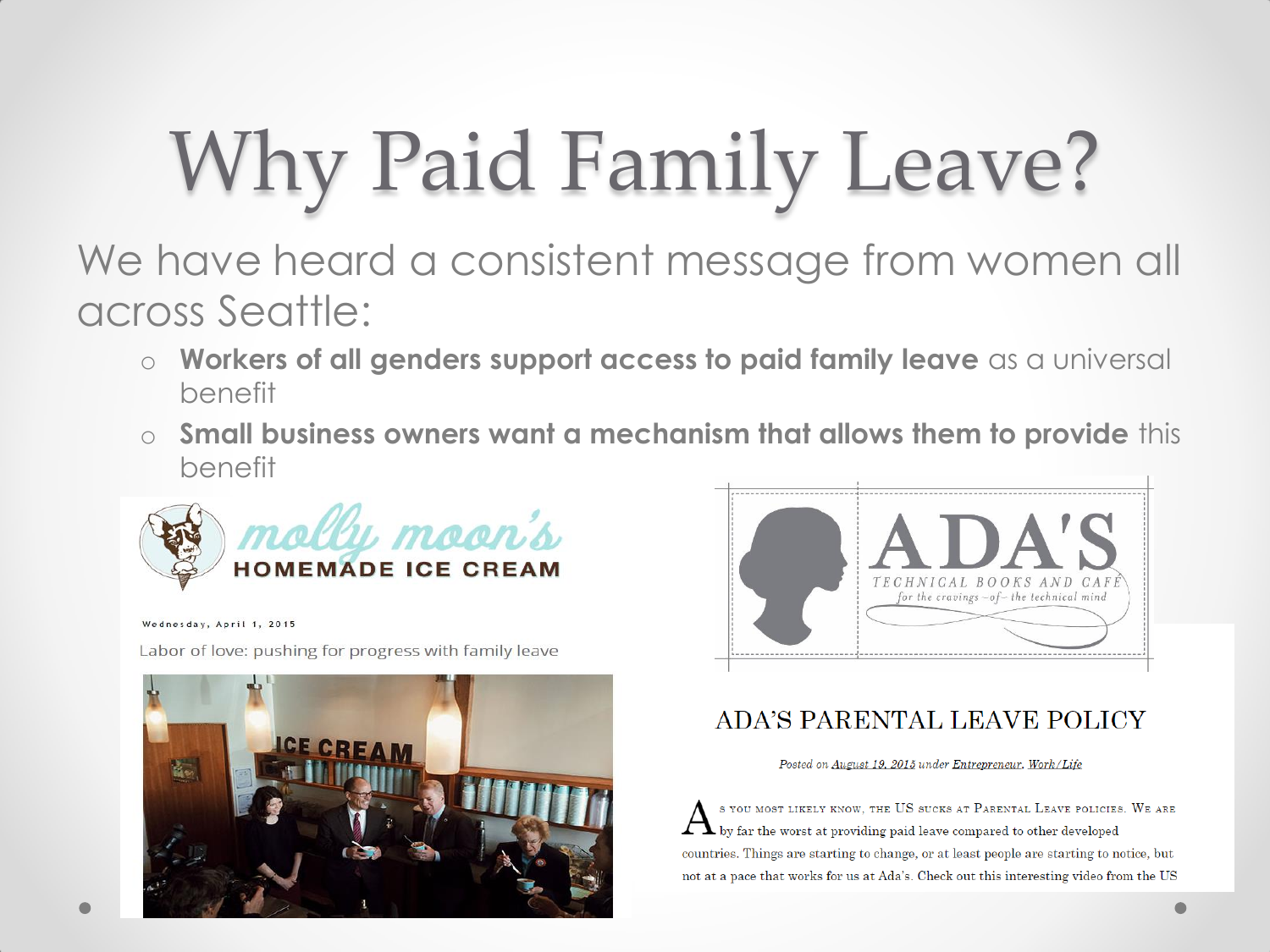### How will this help Seattle?

- Increase competitiveness for small business
	- Small business owners in Seattle report a very competitive recruiting environment; large companies are able to offer benefits like paid family leave. By establishing a public paid family leave benefit, small businesses will improve their ability to attract top talent.<sup>3</sup>
- Nationally, fewer than 12% of workers have access to paid family leave<sup>4</sup>
	- o Paid family leave is considered a "perk for the privileged"
- Key components for the most equitable paid family leave policy:
	- o **Universal** to all workers regardless of gender identity
	- o **Pro-rateable** for part-time and underemployed workers
	- o **Portable** across jobs so that benefits are not lost when switching between employment
	- **Strong Benefit Floor:** Provides the highest % of wages possible under public system for a minimum of 12 weeks

3: "The State of Small Business: Washington," *Business News Daily.* March 9,2016. <http://www.businessnewsdaily.com/8852-doing-business-in-washington.html>

<sup>4:</sup> *Paid Family and Medical Leave Factsheet,* US Department of Labor. Accessed April 2016. http://www.dol.gov/wb/PaidLeave/PaidLeave.htm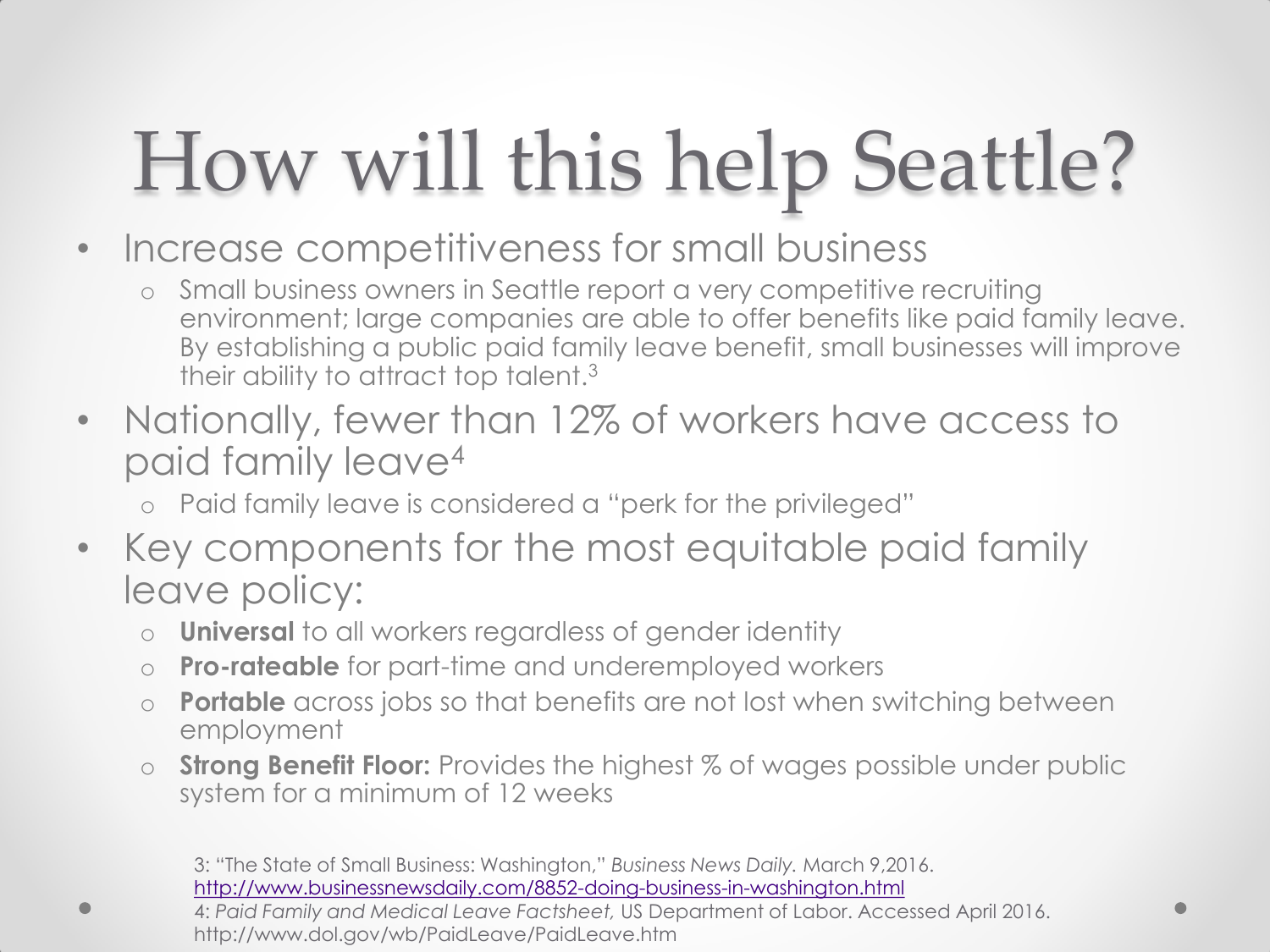#### How will this help Seattle?

- Those most deeply impacted will be:
	- o **Our lowest wage workers**, which have more women and more people of color than private employers who already provide paid family/parental leave
	- o **Our part-time workers**, who are more often women due to caretaking responsibilities, who have no access to paid leave benefits because the are not full time employees
	- o **Women** overall, who are often penalized in the workforce with lower wages, discrimination after having children and are many times forced to opt-out of the workforce

Paid Family Leave is the single most impactful and feasible policy option available to the City of Seattle to narrow the gender wage gap